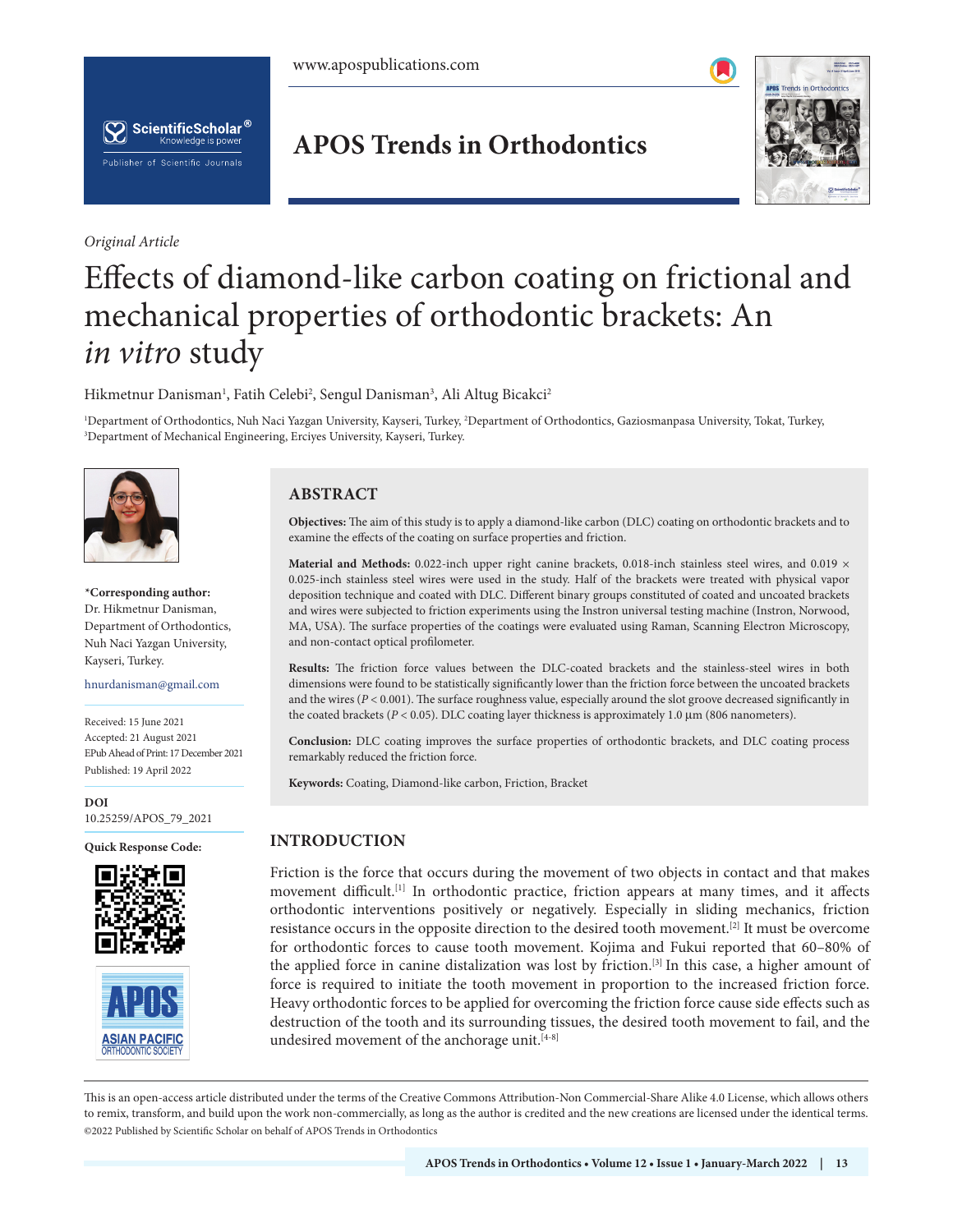In the literature, many studies have been performed to decrease the friction force.[9-13] Franchi *et al.*[9] have studied on non-conventional elastomeric ligatures. Self-ligating brackets were designed to overcome the friction and it was shown that this type of bracket reduces the friction remarkably.<sup>[10,12]</sup> As another method, the surfaces of the archwires and brackets were coated with various materials such as titanium (Ti), titanium nitride (TiN), zirconium nitride (ZrN), titanium aluminum nitride (TiAlN), and diamond-like carbon  $(DLC).$ [13]

DLC coating is a term used to describe coatings that contain sp3 hybridized carbon atoms and show similar properties to the physical characteristics of the diamond. In 1971, Aisenberg and Chabot has developed an ion-beam deposition technique for using to deposit thin films of insulating carbon on room-temperature substrates.<sup>[14]</sup> DLC coatings are frequently used in the biomedical field. DLC coatings are used as a surface corrosion protector in surgical implants, to increase wear resistance, to prevent ion release in orthopedic implants, and to increase wear resistance in medical instruments due to its high level physical properties.[15] Recent studies have shown that coating with DLC can improve the frictional properties of orthodontic materials.[16-18] Muguruma *et al*. [18] coated stainless steel conventional brackets with DLC and found that friction was significantly reduced. Huang *et al.*[19] compared the DLC-coated brackets to the TiN-coated brackets and showed that friction was less in the DLC-coated bracket. High hardness, high wear resistance, smoothness, and biocompatibility are the typical characteristics of DLC, which ensure friction reduction.<sup>[18-21]</sup>

The aim of this study was to investigate the effect of DLC coating on the friction that occurred in various bracket-wire combinations and to obtain a homogeneous coating layer on the bracket slot surface. The effect of the coating layer on the surface properties was also investigated in this study. The hypothesis of our study is that DLC coating will improve the surface properties of the brackets, especially in the slot groove, and reduce the frictional forces between the wires. In the orthodontic literature, the number of studies in which brackets are coated is very few.[17-19] It is thought that our study will contribute to the literature in this direction.

# **MATERIALS AND METHODS**

#### **Materials**

Forty pieces of 0.022x0.028-inch, no built-in torque and tip preadjusted stainless steel upper right canine brackets (Forestadent, Pforzheim, Germany) were used in the study. Half of the brackets were coated with DLC using the physical vapor deposition (PVD) method. Thus, two groups were constituted with coated and uncoated brackets. Two different sizes of straight stainless steel wires, 0.018 inch and 0.019  $\times$  0.025 inch, were used. (Forestadent, Pforzheim, Germany). From these bracket-wire combinations, four different groups were formed. Group 1 is the uncoated bracket-0.18 inch ss wire group and Group 2 is the coated bracket-0.18 inch ss wire group. Group 3 is uncoated bracket-0.019  $\times$  0.025 inch ss wire group and Group 4 is coated bracket-0.019  $\times$  0.025 inch ss wire group [Table 1].

#### **Coating of the samples**

Before the coating process, brackets were washed in the ultrasonic cleaning machine (Bandelin Sonorex RK 255-H) with 15 min of acetone and 15 min of alcohol and then rinsed with pure water. After cleaning, all samples were dried with air.

DLC coating was carried out using a closed-field unbalanced magnetron sputtering system, one of the PVD methods. A special sample carrier was prepared from the metal plate so that the brackets can be properly placed in the device and coated properly. For providing effective cleaning of the surface to be coated, ion cleansing was performed for 20 min under vacuum. To obtain better adhesion ability on the substrate surface and reduce residual stresses between the coating and substrate surface, 5 min of Ti and 5 min of TiN were deposited firstly on the substrate surface. After that, the DLC film was deposited for 25 min. During the coating process, bias voltage was applied to the material (–150 V), the pulsed direct current source was operated under the conditions of 5 A Ti target current, 150 kHz frequency, and 2.5 µs pulse duration. To achieve a uniform coating, the materials were subjected to rotational motion during the procedure.

#### **Friction tests**

An apparatus similar to the appliance designed by Redlich *et al.*[22] was used to mount the archwire-bracket combinations on the friction testing machine. The apparatus consisted of a

**Table 1:** The friction test results for between the coated and

| Group | <b>Bracket</b><br>Condition | Wire size<br>(inch) | <b>Static Friction</b><br>force (Newton)<br>$Mean \pm SD$ | t-test<br>P-value |
|-------|-----------------------------|---------------------|-----------------------------------------------------------|-------------------|
| 1     | Uncoated<br>bracket         | 0.018               | $0.720 \pm 0.043$                                         | $< 0.001*$        |
| 2     | Coated<br>bracket           | 0.018               | $0.521 \pm 0.075$                                         |                   |
| 3     | Uncoated<br>bracket         | $0.019\times0.025$  | $1.613 \pm 0.110$                                         | $< 0.001*$        |
| 4     | Coated<br>bracket           | $0.019\times0.025$  | $0.998 \pm 0.164$                                         |                   |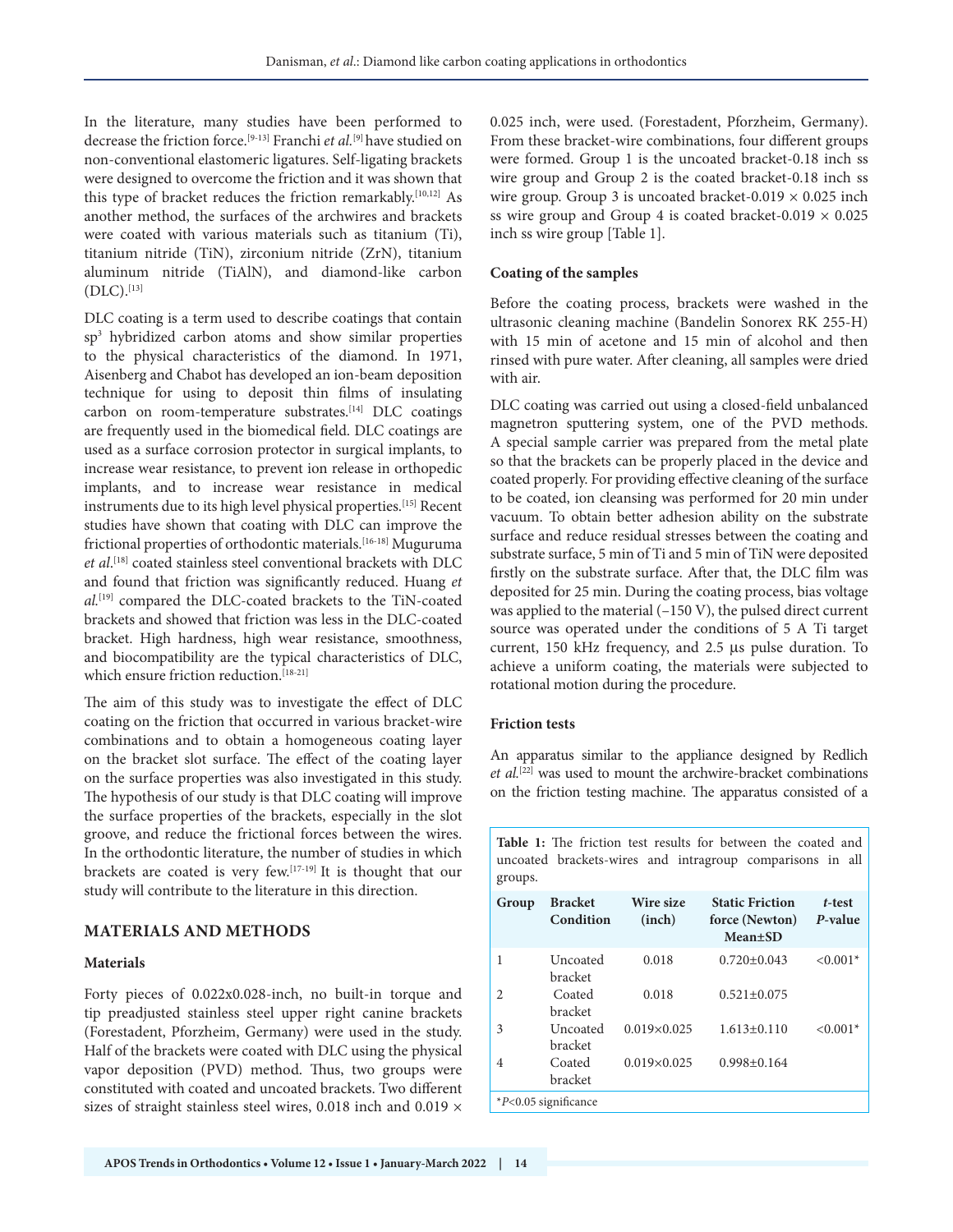stainless-steel plate on which the brackets were bonded and an aluminum frame for mounting the plates to the testing machine. Before the bonding process, the plate surfaces were sandblasted, and then the sandblasted surfaces were cleaned with alcohol. Brackets were bonded with the same position to stainless steel plates using light-cured composite resin (3M Unitek, Monrovia, Calif). Each bracket accurately placed to the center of the stainless-steel plate. The angle between the bracket and wire was exactly adjusted same all samples using custom made aluminum frame. Samples were attached to the universal testing machine with a load cell of 5 kN shown in [Figure 1] (Instron 2519, Norwood, MA, USA). The upper portion of a 7-cm orthodontic wire was placed to the load cell of the universal testing machine, and the lower part of the wire was fixed using a 150-g weight. Archwires were ligated to the brackets with elastomeric modules (Uni-Stik Clear, American Orthodontics).

The test was started and, each wire was drawn through the bracket at a constant speed of 10 mm/min for a distance of 5 mm as defined by Kusy and Whitley.[23] The static friction was measured as the initial peak force required to initiate movement of the wire through the bracket. Before each test, the wire and bracket were removed from the system, the device was recalibrated, and a new wire and bracket were placed for the new experiment. The tests were repeated 10 times with new sample pairs for each bracket-archwire combination for reliability and statistical evaluation of the tests. All measurements were performed at room temperature and dry environment.

#### **Surface analysis tests**

The bonding states of carbon atoms  $(sp<sup>3</sup>/sp<sup>2</sup>)$  constituting the coating were analyzed with a Witec Alpha M+ Raman system, using 532 nm helium-neon laser excitation (Witec, Ulm, Germany).



**Figure 1:** Friction testing system. (a) Grip (b) Aluminum frame for adjustment plate (c) Bracket bonded stainless steel plate (d) 150 g weight.

To observe the coating on the cross-sectional surfaces and to measure the thickness of the specimens, scanning electron microscopy (SEM) (Stereoscan 440, LEO) was used. The brackets were embedded in epoxy resin to determine the coating thickness on the brackets. Then, the coated brackets were cut perpendicular to the slot surface with the diamond band saw of the micro-cutting machine.

The arithmetic average surface roughness of brackets was measured using a non-contact optical Profilometer (NİKON MM-200, Japan). Five different profiles were obtained for each sample.

## **Statistical analysis**

Statistical analysis was performed using the Statistical Package for the Social Science (IBM SPSS Statistics for Windows, Version 22.0. Armonk, NY). The distribution of the data was evaluated using the Shapiro-Wilk test. Variance homogeneity was tested with the Levene test. The mean and standard deviation of static friction was calculated for each group. The results of coated and uncoated brackets were compared using an independent sample *t*-test. The surface roughness of coated and uncoated brackets was compared using the paired *t*-test. *P* < 0.05 was considered statistically significant, and a 95% confidence interval was applied.

# **RESULTS**

# **Friction test**

The friction force values for all groups and intragroup comparisons are presented in [Table 1].

For the intragroup comparisons of 0.018-inch stainless steel wire groups (Groups 1 and 2), it was found that Group 1 (0.720  $\pm$  0.043 N) showed statistically significantly more friction force than Group 2  $(0.521 \pm 0.075 \text{ N})$ . (*P* < 0.001) The least friction values between all groups were detected in Group 2 (DLC-coated bracket and 0.018-inch SS wire,  $0.521 \pm 0.075$  N) [Table 1].

For the intragroup comparisons of  $0.019 \times 0.025$ -inch wire groups (Groups 3 and 4), the highest friction values were found in Group 3 (uncoated bracket and wire,  $1.613 \pm$ 0.110 N). It has been shown that the friction force between the DLC coated bracket and the  $0.019 \times 0.025$  wire is (0.998 ± 0.164 N) statistically significantly less than the friction force between the uncoated bracket and the  $0.019 \times 0.025$  ss wire  $(1.613 \pm 0.110 \text{ N}).$ 

#### **Surface analysis**

SEM images samples of coated and uncoated brackets are presented in [Figures 2 and 3]. While there were many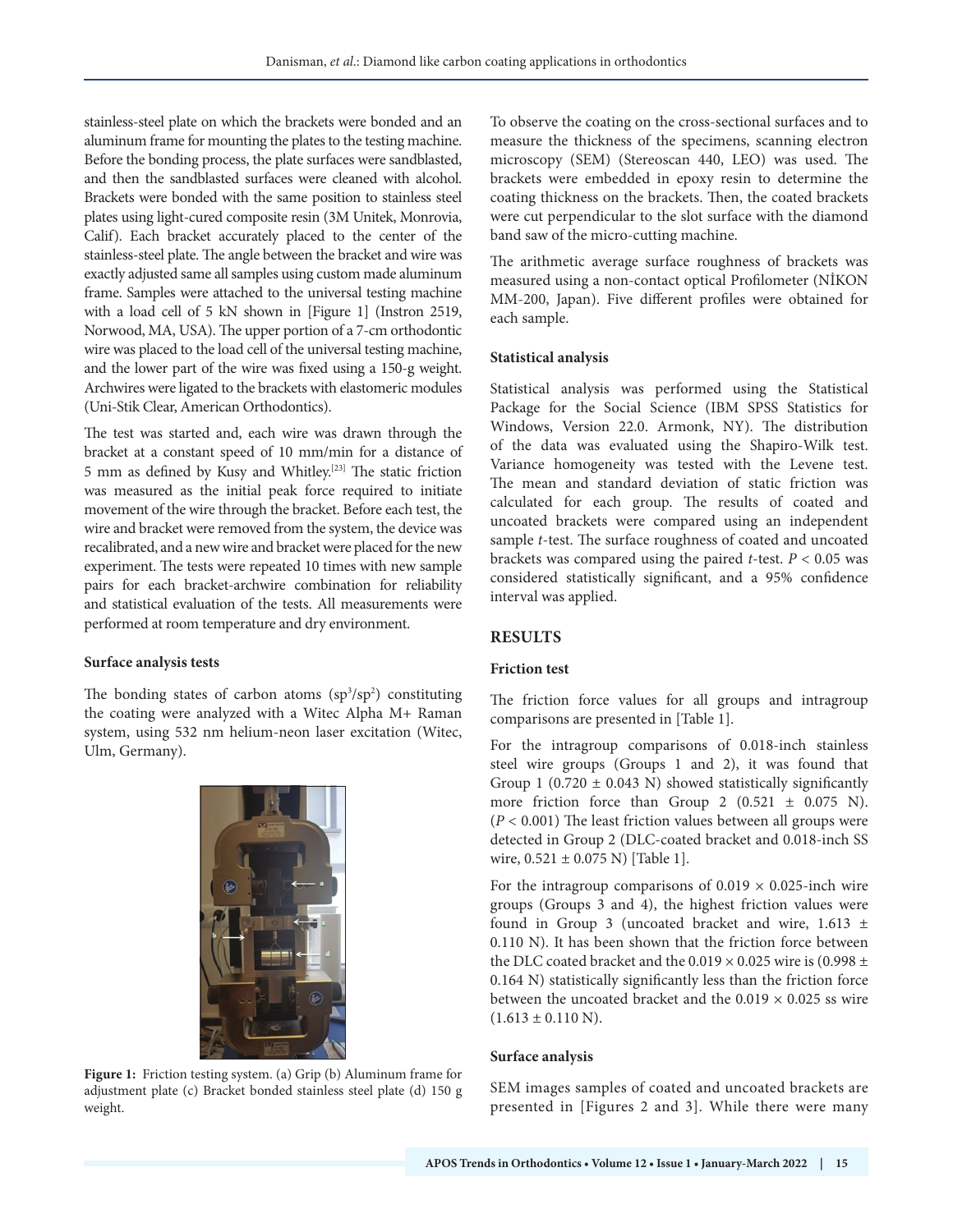

Figure 2: SEM images of uncoated brackets. (a) Original magnification  $\times$ 50 (b) original magnification  $\times$ 1000. The part visible in (b) is an enlargement of the part indicated by a.



**Figure 3:** SEM images of coated brackets. (a) Original magnification  $\times$ 50 (b) original magnification  $\times$ 1000. The part visible in (b) is an enlargement of the part indicated by a.

scratches and irregularities on the surface of the uncoated bracket, these scratches did not appear on the DLCcoated bracket surface [Figures 2 and 3]. The roughness measurement in the bracket slot was made with a noncontact optical Profilometer, and it was observed that there was a processing error along the groove in the middle region caused by the bracket production during the measurement. This causes an increase in roughness. According to the results of the optical Profilometer, the roughness value in the uncoated bracket was high around the groove [Figure 4]. After coating, there was a significant decrease in the surface roughness of the bracket, especially around the groove. The results of the surface roughness test are presented in [Table 2]. The roughness value in the uncoated bracket is the average of five measurement results taken from different regions around the groove, and it was  $11.470 \mu m$ , while the average roughness value measured in the coated bracket decreased to 8.034 µm. It was observed that the roughness value decreased considerably in the measurements made outside the channel in the coated brackets, and it was determined that the average roughness decreased from 0.879 to 0.652 µm. There are statistically significant differences between the roughness measurements [Table 2].

Coating thicknesses were determined by SEM analysis. Ti, TiN, and DLC layers in the coating were found to be



**Figure 4:** Non-contact optical Profilometer image of the uncoated bracket slot.



**Figure 5:** Sectional image and layer thicknesses of the coating with 100 kX magnification Pa1 (Ti) layer: 36.16 nm, Pa2 (TiN) layer: 687, and Pa3+Pa4 (DLC) layer: 83 nm.

| Table 2: The surface roughness Ra (mean, SD) test results of<br>brackets before and after DLC coating. |                                                               |                                                  |  |  |  |
|--------------------------------------------------------------------------------------------------------|---------------------------------------------------------------|--------------------------------------------------|--|--|--|
|                                                                                                        | Ra (µm)<br>Mean $(S.D.)$<br>On the edge of<br>the slot groove | Ra (µm)<br>Mean $(S.D)$<br>Outside of the groove |  |  |  |
| Non coated bracket                                                                                     | $11.470 \mu m$<br>(2.372)                                     | $0.879 \,\mathrm{\upmu m}$ $(0.647)$             |  |  |  |
| DLC-Coated bracket<br>P-value                                                                          | $8.034 \mu m$ (1.036)<br>$< 0.001*$                           | $0.652 \mu m (0.212)$<br>$< 0.001*$              |  |  |  |
| $*P<0.05$ significance paired t-test                                                                   |                                                               |                                                  |  |  |  |

36.16 nm, 687 nm, and 83 nm, respectively. In addition, it was detected that all three layers had homogeneous thickness [Figure 5].

In all spectra, peaks were observed for the sp2 (for graphite-like) and sp3 (for diamond-like) bond states of carbon. Raman spectroscopy revealed that sp<sup>3</sup>/sp<sup>2</sup> ratios in the bracket coatings were found to be 0.886 [Figure 6]. These show that the materials were successfully coated with DLC.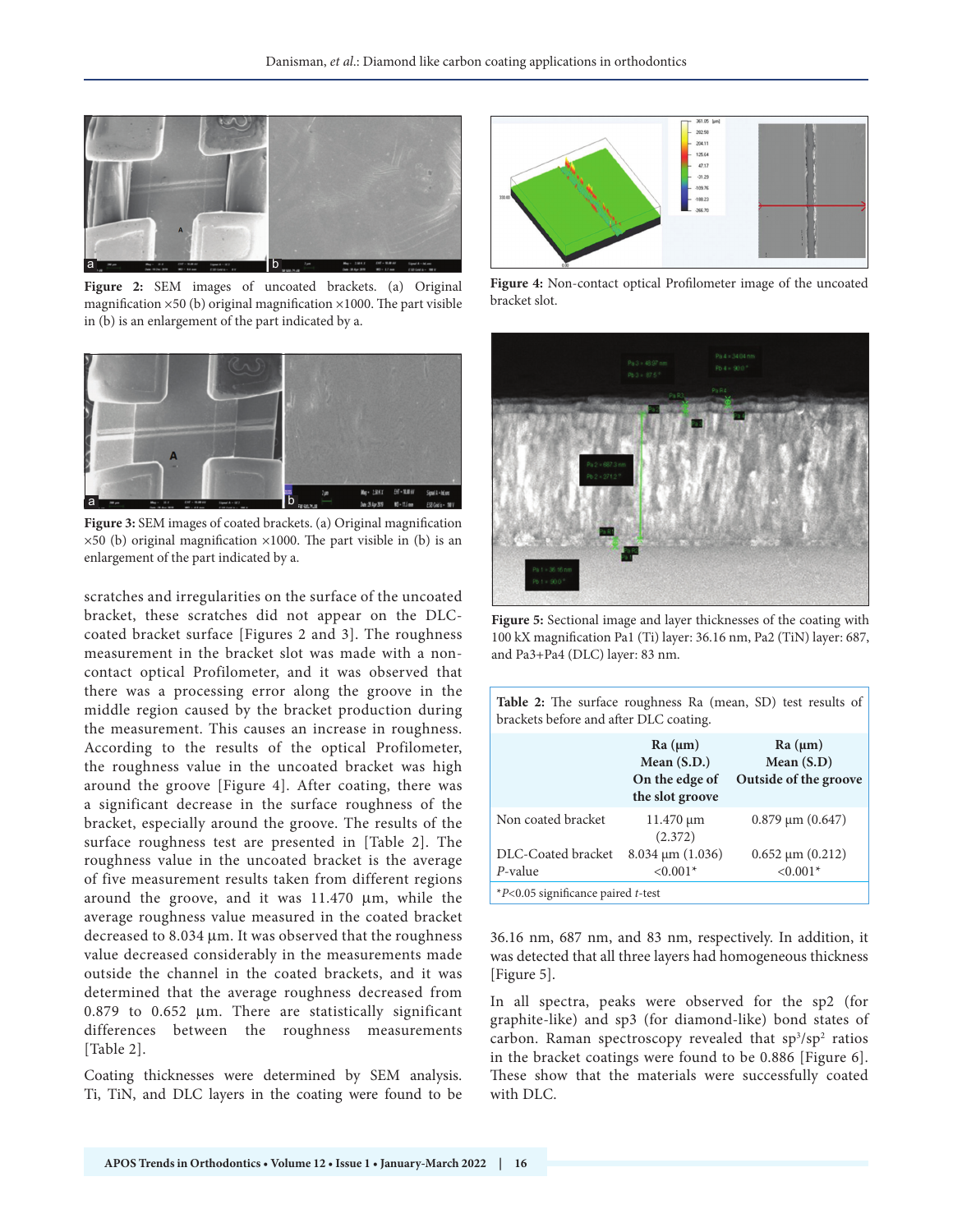

Figure 6: Raman spectroscopy sample of the coating bracket specimens.

#### **DISCUSSION**

DLC coatings are widely used in biomedical applications. The biocompatibility of DLC coatings has been demonstrated in many studies.[14,15,21,24-26] They have been tested and approved for use in many situations such as stress analyzes, resistance to adhesion that will occur on material surfaces, and biocompatibility in biomedical applications. Hajduga *et al*. [24] coated the stainless steel material with DLC, TiN/TiAlN, and ZrN and compared these coatings corrosion resistance and bacterial adhesion. They stated that DLC provides the best corrosion protection for steel out of all research coatings, meets bacteriological criteria and it is possible to be used inside in human body. In addition, it has been shown that orthodontic materials cause cytotoxicity in allergic people as a result of nickel content, and carbon coatings reduce this ion release.[27,28] The reason why we chose DLC as the coating material is based on all this literature knowledge.

The aim of this study is to improve the surface properties of the bracket by obtaining a homogeneous DLC coating layer on the slot surface of the bracket. The DLC coating thickness obtained by Mugurama *et al*. [18] is approximately 5–7 µm. They stated that a thinner coating layer should be obtained in further studies. In the present study, SEM results showed that a homogeneous coating of approximately 1 µm thickness was successfully produced using this method. In addition, minimizing the friction forces that prevent or reduce tooth movement between orthodontic arch wires and bracket slot, thus preventing problems that may occur during orthodontic treatment and shortening the treatment period are among the objectives of the study.

Thin film coatings are applied on surfaces by chemical and thermal methods. DLC coatings are applied by thermal methods. The degree to which the coating steps can be controlled independently of each other determines the versatility and flexibility of the deposition process. In PVD techniques, these steps can be controlled independently, providing superior flexibility in controlling the structure, properties, and deposition rate.[29] In our study, we preferred the PVD technique because these advantages.

As the bracket material, stainless steel, which has the lowest friction values among the bracket materials, and also has a very good adhesion with DLC, was preferred.<sup>[16,17,18,23]</sup>

When the friction forces of the first two groups formed with 0.018 inch stainless steel wire were examined, it was observed that the friction force values in Group 2 (coated bracket and wire) were significantly lower than in Group 1 (uncoated bracket and wire). When the friction forces of the second two groups formed with  $0.019 \times 0.025$  inch stainless steel wire were examined, it was observed that the friction force values in Group 4 (coated bracket and wire) were significantly lower than in Group 3 (uncoated bracket and wire). These findings show that the DLC coating is effective in reducing the friction force. There are publications in the literature that support these findings. Similar to our findings, Kang et al.<sup>[17]</sup> found that the group with the coated bracket had the lowest friction values. In the study of Muguruma *et al.*,<sup>[18]</sup> 0.018 and 0.017  $\times$ 0.025 inch stainless steel wires were tested with upper canine brackets coated with DLC in two different atmospheres. Accordingly, the static friction force values obtained from DLC coated brackets and  $0.017 \times 0.025$  ss wires were found to be statistically significantly lower than the values of the control group. Although there was a decrease in the static friction force between the coated brackets and 0.018 ss wires in the first environment, no statistically significant difference was found. It is thought that the reason for the difference in this aspect with our study may be the difference in the material used and the differences in the coating technique. Muguruma *et al.*[30] have covered the 0.018-inch archwire with DLC and tested it with canine brackets. It was found that the friction values of the coated wires were significantly lower than the uncoated group. Akaike *et al.*<sup>[31]</sup> used 2 wire sizes (0.019  $\times$  0.025 and 0.021  $\times$  0.025) in their study and they have concluded that the DLC coating always led to a reduction in static friction. Huang *et al.*[19] compared the DLC coating with TiN coated brackets and they showed that the static and kinetic friction forces between the DLC coated brackets and the wires are lower than the friction forces between TiN coated brackets and wires.

The inner surface of the bracket slot is one of the most important factors affecting the friction force between the bracket and the wire. The present study clearly showed that the surface properties of the slot affect the friction force and that the improvement of the surface properties reduces the friction. The DLC coating has been shown to improve the surface of the brackets to reduce the frictional force between the bracket slot and the wire. As seen in SEM and optic Profilometer images, the uncoated brackets had more rough surfaces compared to coated brackets [Figures 3 and 4]. In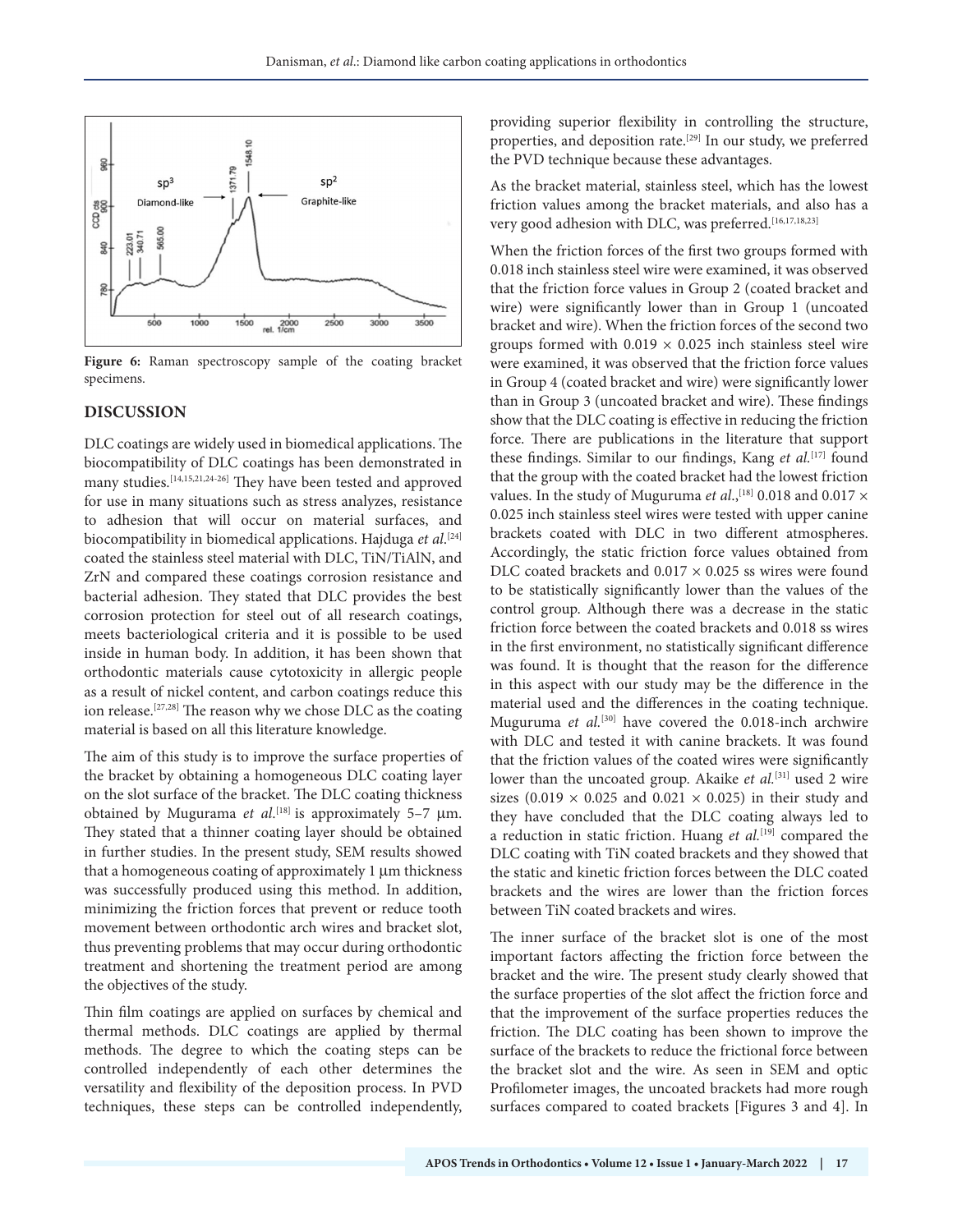the literature, it has been shown that the surface roughness of orthodontic wires and brackets affects friction.[32-36] Unlike these studies, in the study of Akaike *et al*.,[31] no significant change was observed in the slot surface roughness after DLC coating application to the brackets. The present study, roughness measurement in bracket slot was made with non-contact optical Profilometer and it was observed that there was surface manufacturing and finishing process is insufficient around the groove in the middle region of the bracket. This situation caused an increase in roughness. In our study, a significant reduction in the roughness of the slot surface was observed after coating the bracket with DLC. At the same time, coating the bracket slot is a highly effective method in removing the roughness of the bracket. Therefore, the bracket coating was founded quite effective in reducing friction. Heavy wires are preferred for sliding mechanics, especially for canine distalization, and reducing the static friction between DLC coated brackets and these wires will facilitate tooth movement with heavy wires. These situation is advantageous for effective tooth movement in sliding mechanics and shortens orthodontic treatment time.[37,38] In this study, only one friction test was performed for each bracket to prevent mechanical damage that may occur as a result of the friction test. Different pairs of bracket wires were used for each experiment.

As a limitation of this study, it can be said that friction tests were carried out in dry condition. Orthodontic treatments last at least 1–2 years and the brackets remain in the oral cavity all this time. Eating or brushing activities during this time can affect the static friction between the bracket and the wire. Experiments in wet conditions simulating the oral environment such as saliva, oral temperature, and biofilm adhesion may be the subject of further studies. Further clinical studies are needed to determine the long-term durability of DLC coatings.

# **CONCLUSION**

Surface properties of stainless steel orthodontic brackets can be improved by successfully coating with DLC using the PVD method. A 28% reduction in friction force was found when using DLC coated bracket for 0.018 inch stainless steel wire. Similarly, a 39% reduction in friction force was found when using a  $0.019 \times 0.025$  inch stainless steel archwire and a DLC coated bracket. It can be concluded that the coating of the bracket with DLC contributes significantly to the reduction of friction.

# **Authors' contributions**

HD: Conceived the ideas and methodology, interpreted the data, led the writing and editing and final approval of manuscript, collected the data.

FC: Led the writing and editing of manuscript.

SD: Conceived the ideas and methodology, contributed to experiment and analyses.

AAB: Contributed study design and methodology.

#### **Declaration of patient consent**

Patient's consent not required as there are no patients in this study.

#### **Financial support and sponsorship**

This work was supported by Tokat Gaziosmanpasa University University Scientific Research Projects Commission to the first author and research grant no 2018/34.

#### **Conflicts of interest**

There are no conflicts of interest.

## **REFERENCES**

- 1. Drescher D, Bourauel C, Schumacher HA. Frictional forces between bracket and arch wire. Am J Orthod Dentofacial Orthop 1989;96:397-404.
- 2. Bednar JR, Gruendeman GW, Sandrik JL. A comparative study of frictional forces between orthodontic brackets and arch wires. Am J Orthod Dentofacial Orthop 1991;100:513-22.
- 3. Kojima Y, Fukui H. Numerical simulation of canine retraction by sliding mechanics. Am J Orthod Dentofacial Orthop 2005;127:542-51.
- 4. Keith O, Kusy RP, Whitley JQ. Zirconia brackets: An evaluation of morphology and coefficients of friction. Am J Orthod Dentofacial Orthop 1994;106:605-14.
- 5. Tanne K, Matsubara S, Hotei Y, Sakuda M, Yoshida M. Frictional forces and surface topography of a new ceramic bracket. Am J Orthod Dentofacial Orthop 1994;106:273-8.
- 6. Vaughan JL, Duncanson MG Jr., Nanda RS, Currier GF. Relative kinetic frictional forces between sintered stainlesssteel brackets and orthodontic wires. Am J Orthod Dentofacial Orthop 1995;107:20-7.
- 7. Ogata RH, Nanda RS, Duncanson MG Jr., Sinha PK, Currier GF. Frictional resistances in stainless steel bracket-wire combinations with effects of vertical defections. Am J Orthod Dentofacial Orthop 1996;109:535-42.
- 8. Taylor NG, Ison K. Frictional resistance between orthodontic brackets and archwires in the buccal segments. Angle Orthod 1996;66:215-22.
- 9. Franchi L, Baccetti T, Camporesi M, Barbato E. Forces released during sliding mechanics with passive self-ligating brackets or nonconventional elastomeric ligatures. Am J Orthod Dentofacial Orthop 2008;133:87-90.
- 10. Araújo RC, Bichara LM, de Araujo AM, Normando D. Debris and friction of self-ligating and conventional orthodontic brackets after clinical use. Angle Orthod 2015;85:673-7.
- 11. Cacciafesta V, Sfondrini MF, Scribante A, Klersy C, Auricchio F.